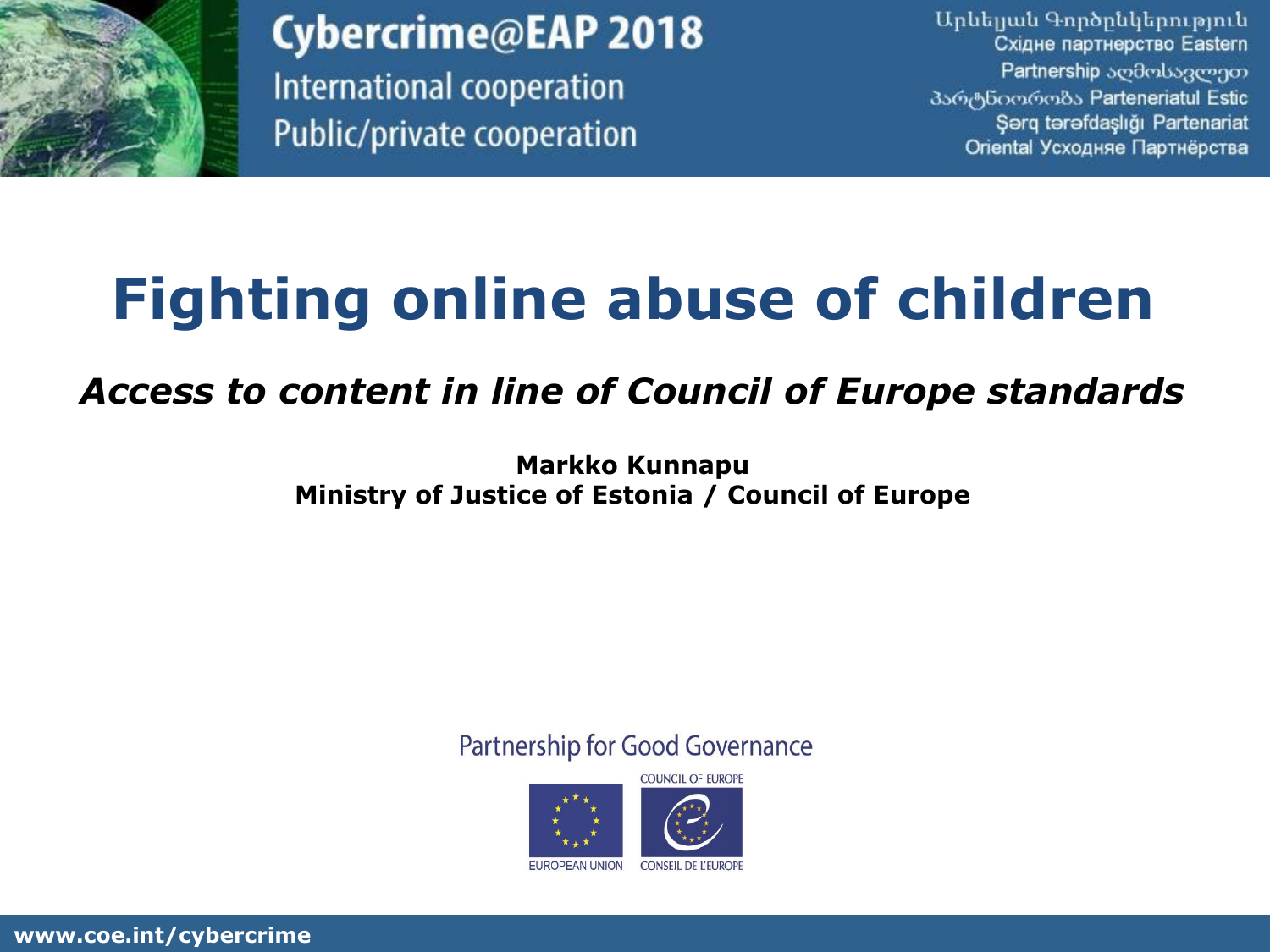

- Substantive law
- Procedural law
- International cooperation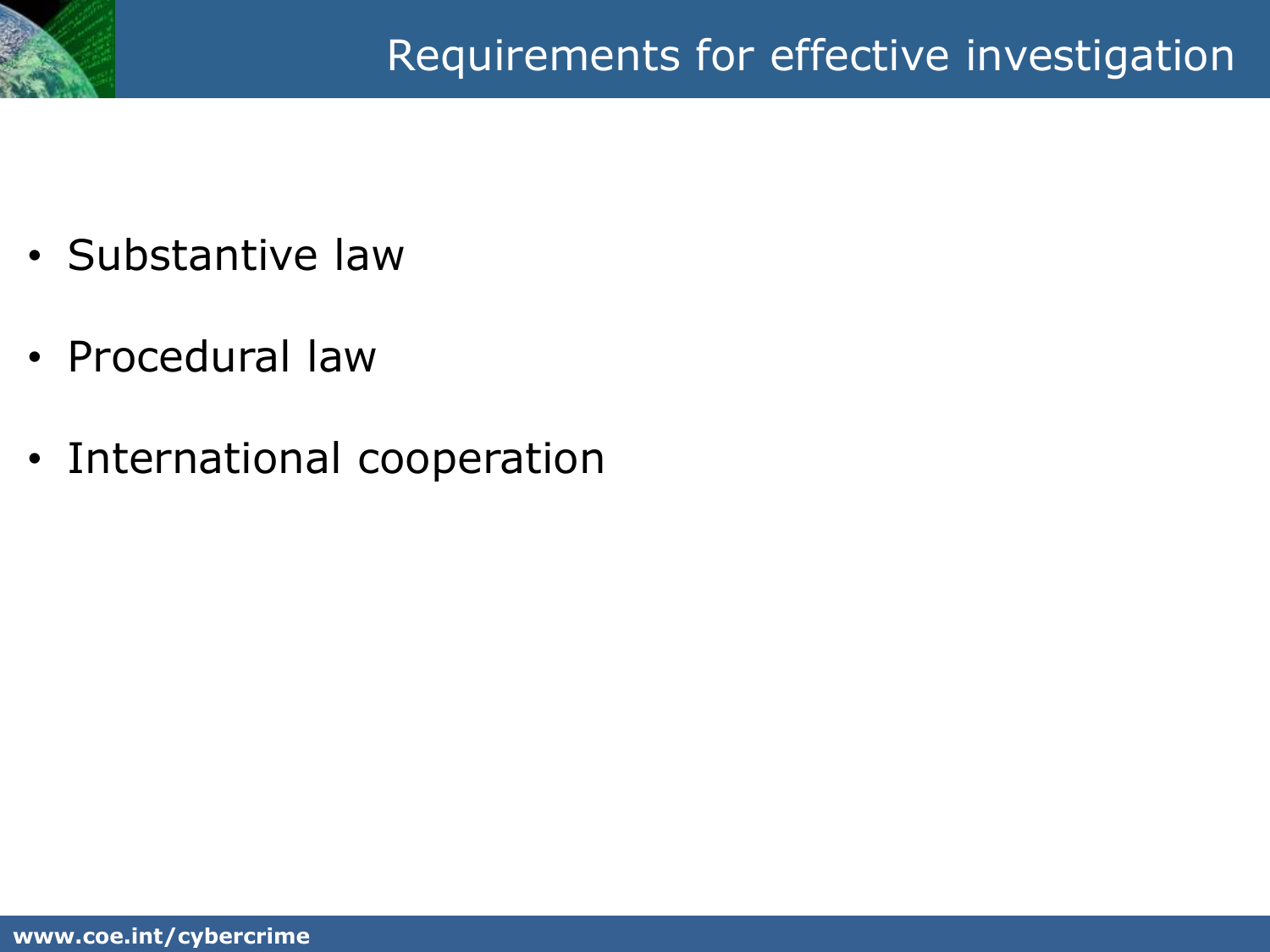

- Proper implementation of the Budapest Convention and Lanzarote Convention
- Criminalization of offences
- Procedural powers
- Competent authorities, specialized units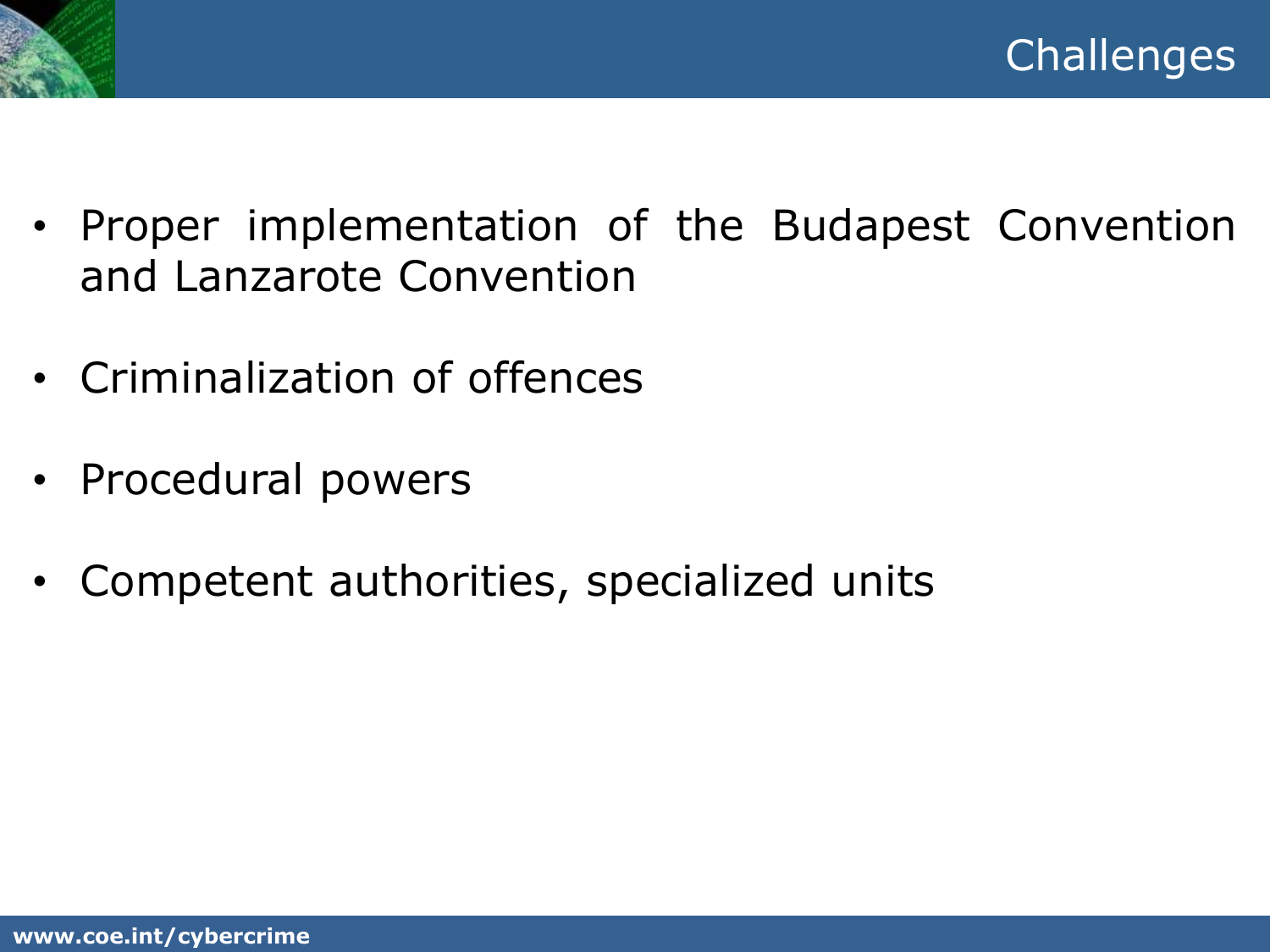



- Access to electronic evidence
- Subscriber information, traffic data, content data
- Domestic procedural measures to preserve and obtain data
- Problems if not implemented properly
- Conditions and safeguards important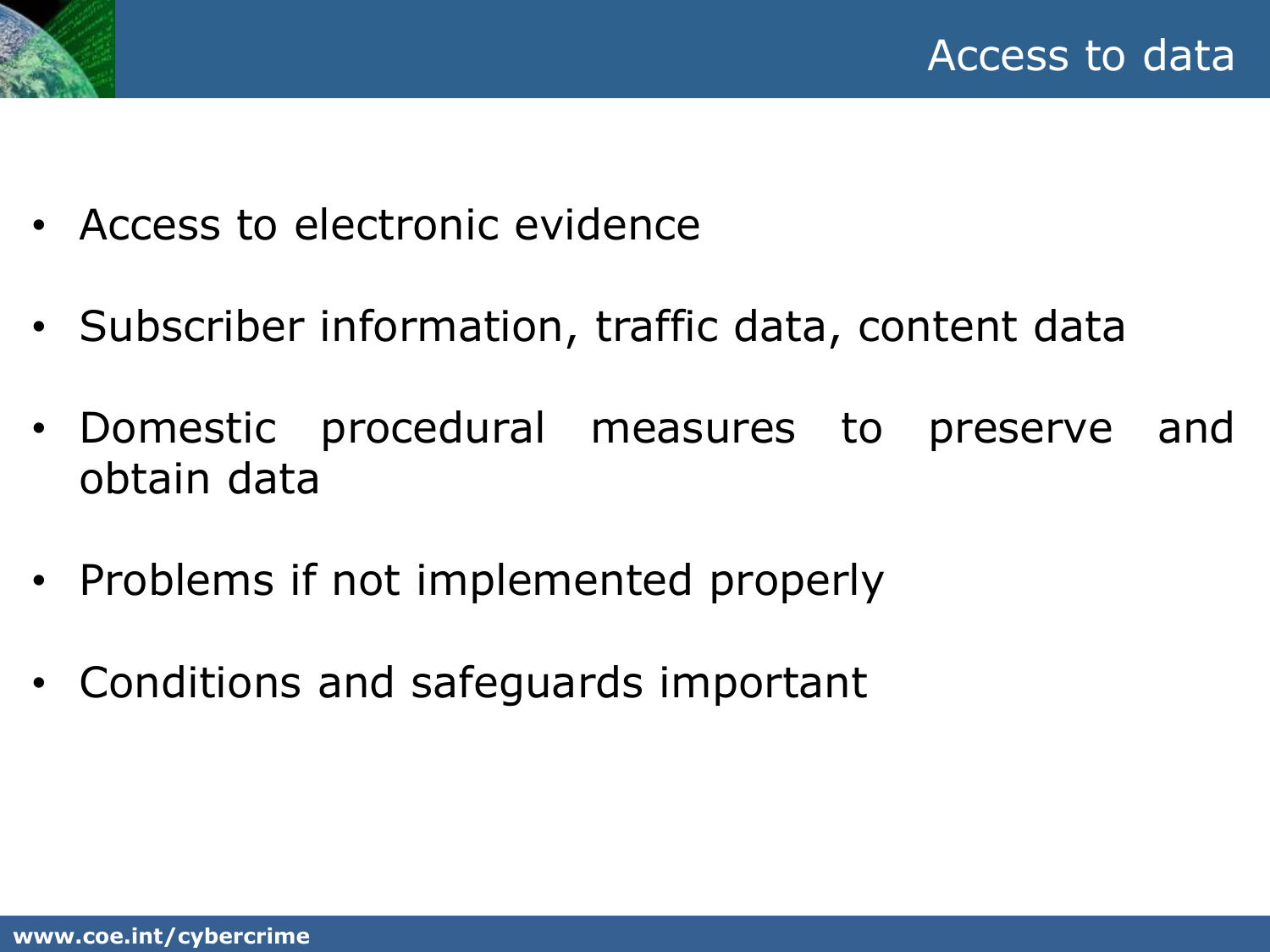

- Often electronic evidence stored outside the country
- Access to data in the cloud
- Preservation, access, take-down
- Measures and tools to detect illegal content
- Cooperation with both domestic and Multinational Service Providers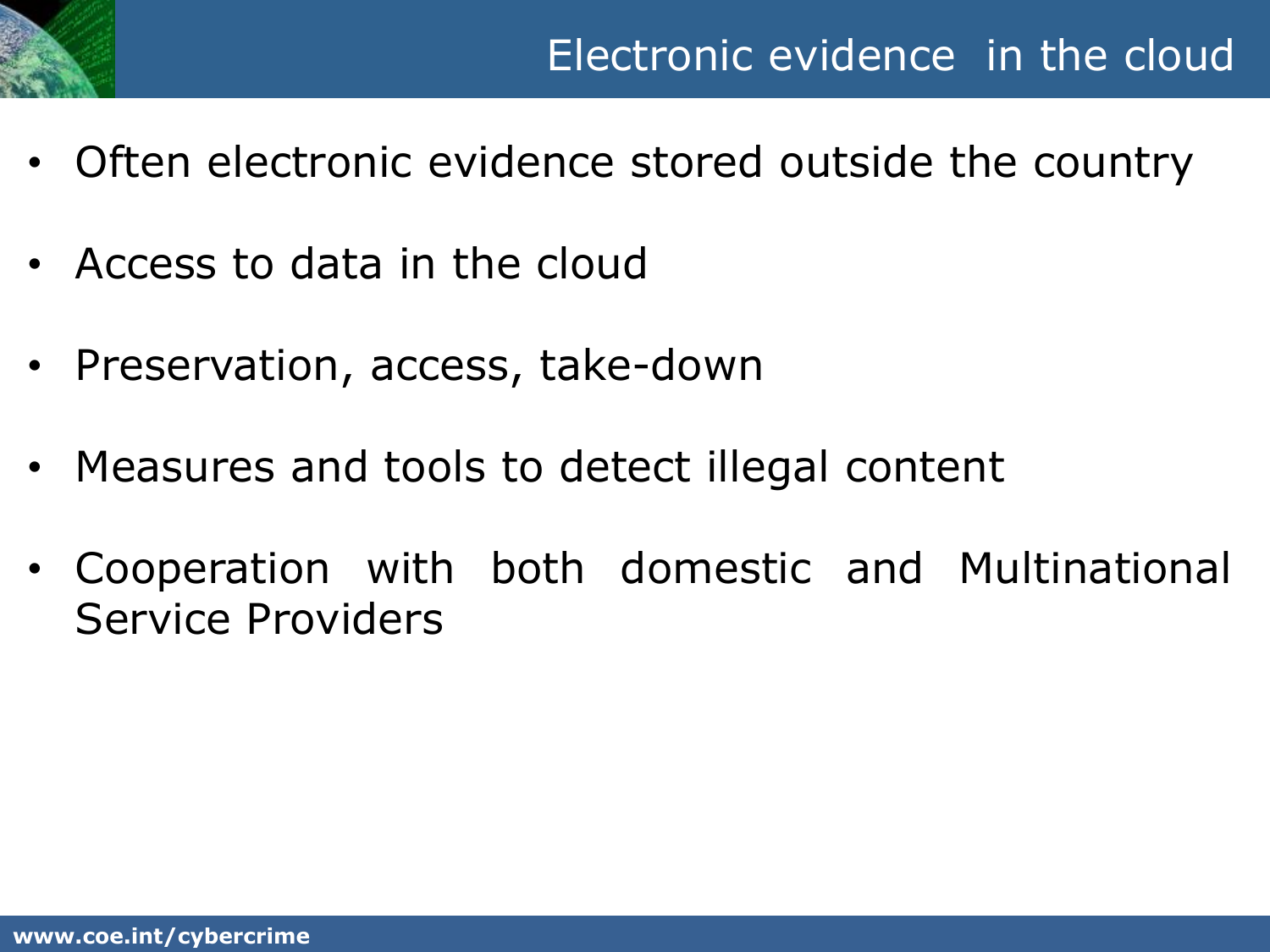- Police to police cooperation, use of 24/7 PoC
- Mutual Legal Assistance
- Direct cooperation with Multinational Service Providers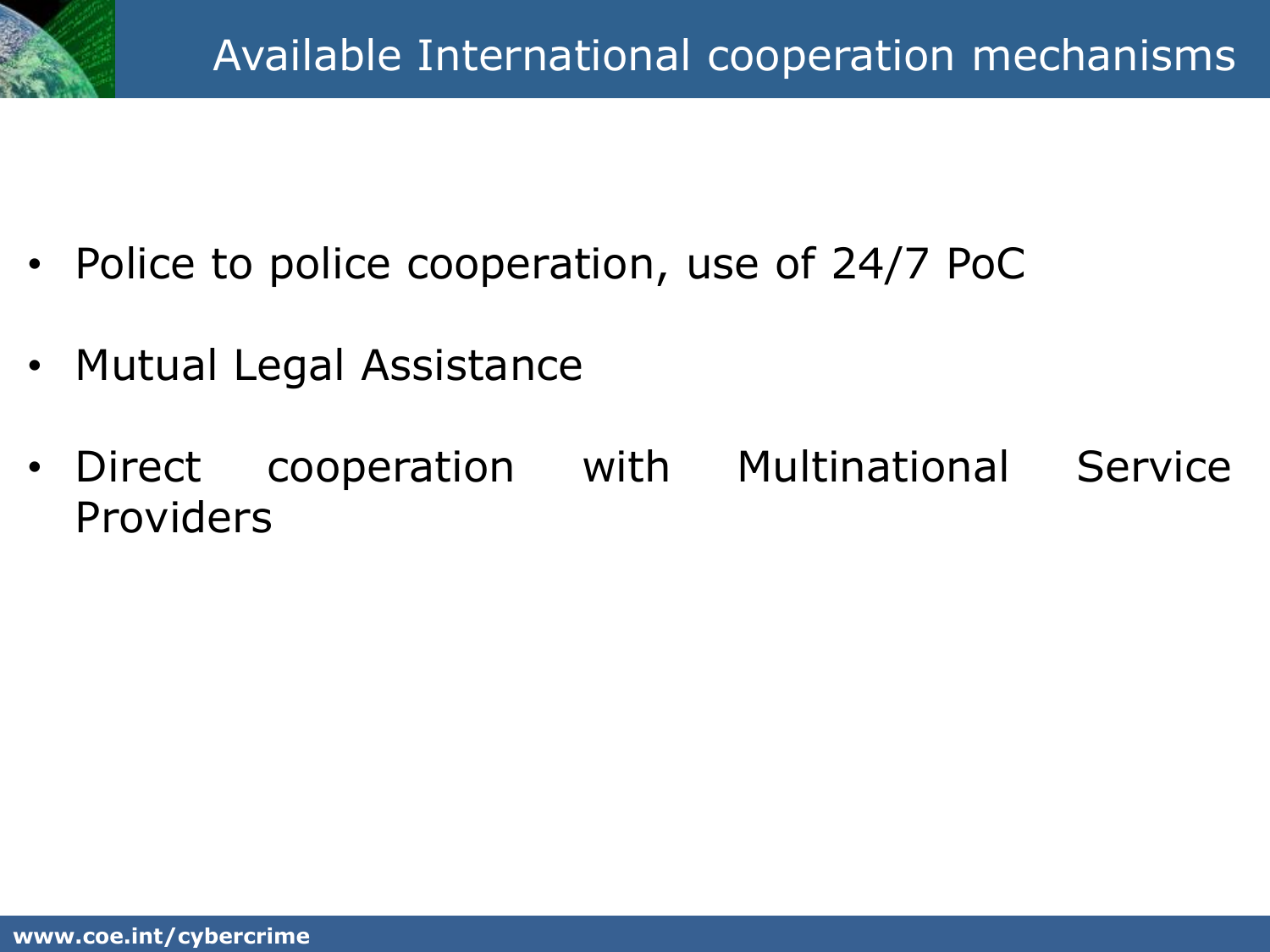

- Article 18 of the Budapest Convention
- Cooperation with Service Providers on a voluntary basis
- Simplified and more effective MLA
- New frameworks, provisions on cooperation
- Additional Protocol to the Budapest Convention
- EU initiative on e-evidence